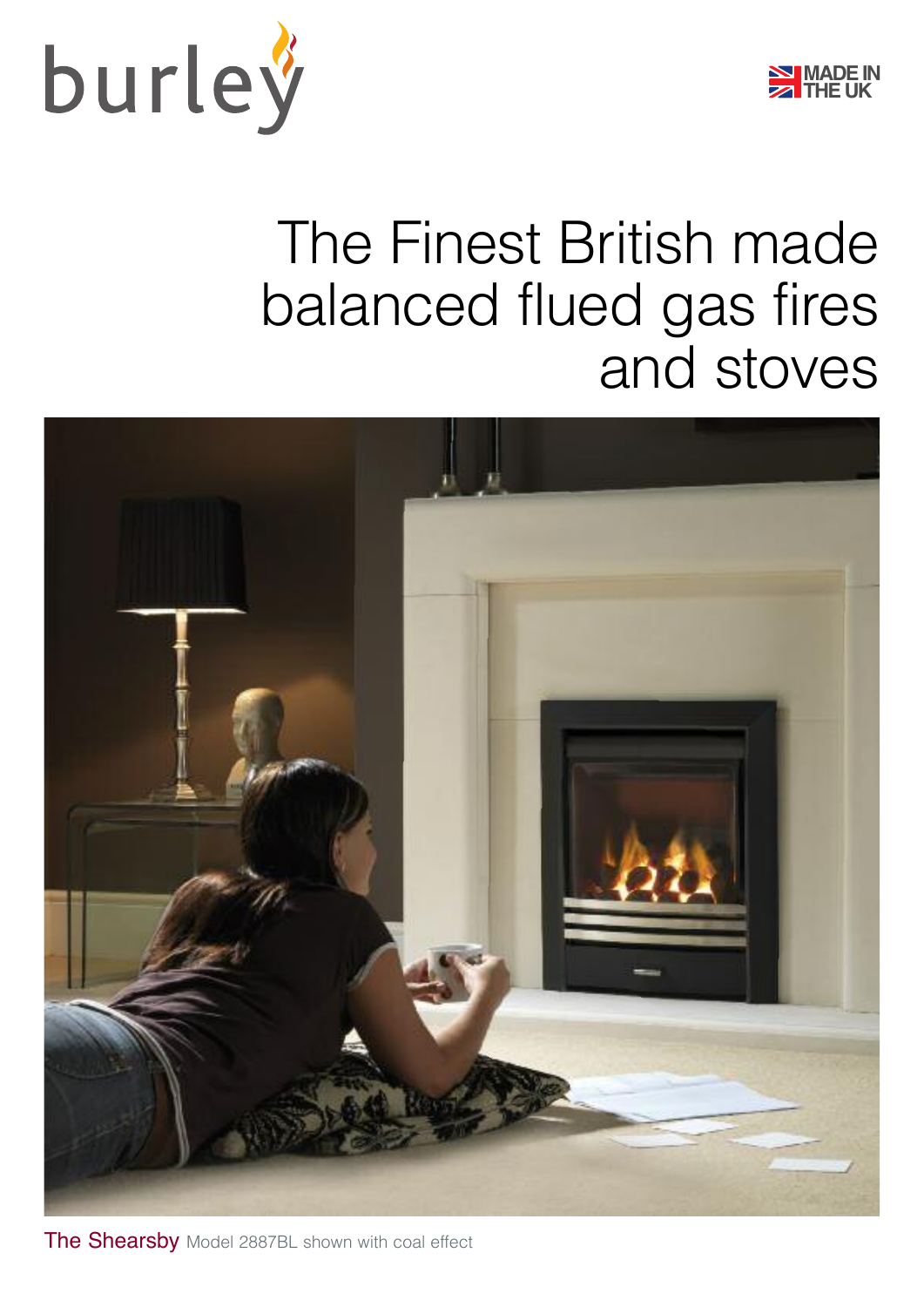

With over 50 years of experience in the fireplace industry, Burley brings you the finest quality hand made British balanced flue gas fires.

Burley's balanced flue fires draw air from outside to burn the gas, they then extract most of the heat and vent the exhaust back outside. In this manner you are not drawing cold air into your room or losing any heat up the chimney. Subsequently Burley's balanced flue fires are 83% efficient, costing just 16 pence per hour to run (based on 4p per unit).

With a choice of fuel beds, controls, trims, cast fronts and fascias, you have hundreds of combinations to find the one perfect for your living room.



Burley's factory in Oakham with 200kW of solar panels.

#### **Energy**

We have a never ending policy of assessment and implementation to reduce our impact on the environment. This includes generating our electricity with a 200kW array of pv panels on our own factory roof and 300kW on other buildings. Not only does this generate most of the total energy we use, it also provides electricity for up to 170 houses at weekends. Nearly all our heating in the factory is re-circulated heat from fires and stoves which are being tested. The offices are heated by biomass.







### Control options

#### **Manual control**

The manual control incorporates an integral ignition. Any flame height between high and low may be selected.

#### **total remote control**

This option provides total control of your appliance by igniting the pilot Manual control valve Total control handset and operating the fire by remote control.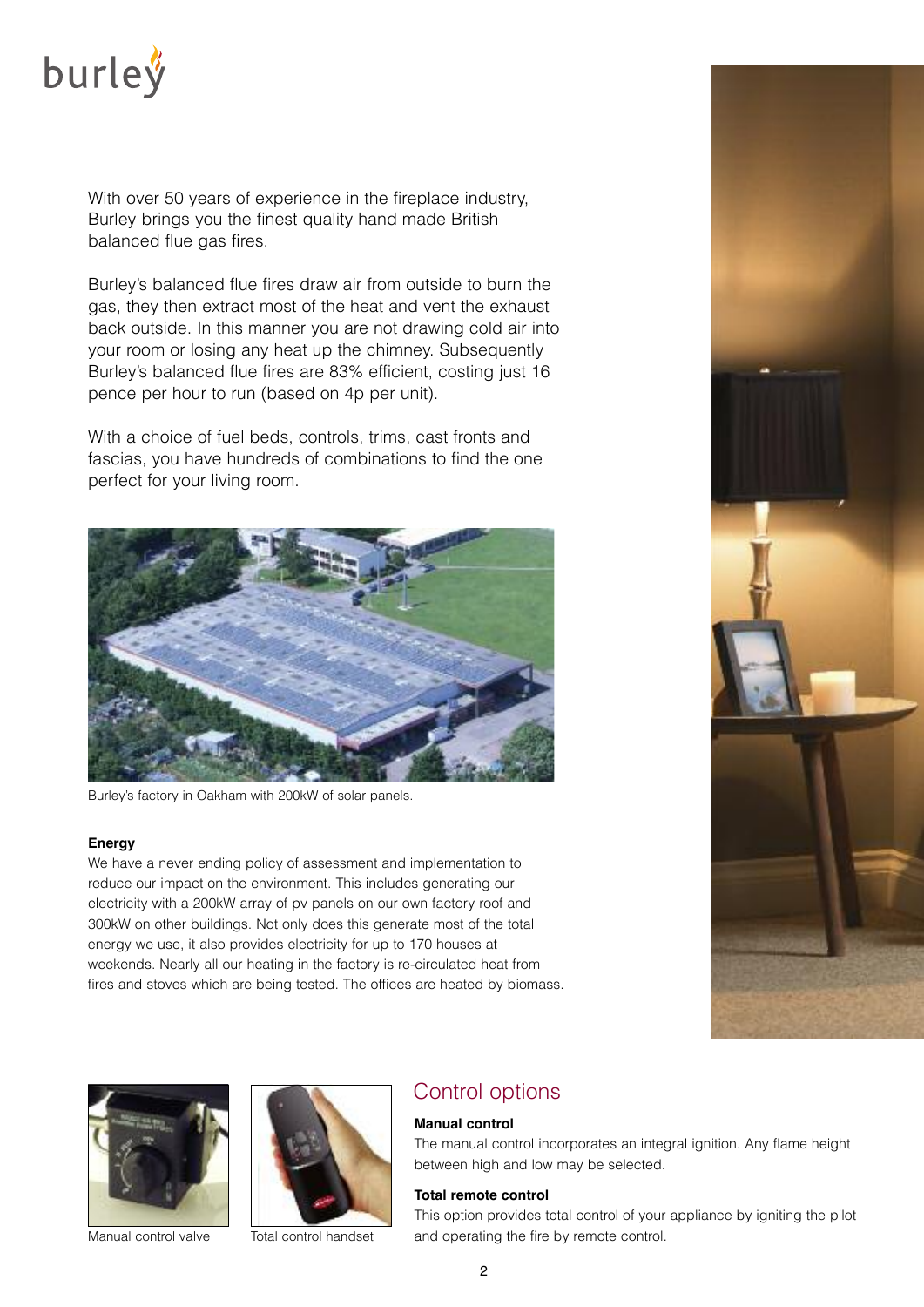

The Shearsby Model 2887GU shown with log effect

| <b>Options</b> |                      |
|----------------|----------------------|
| <b>Fronts</b>  | <b>Brushed</b> steel |
|                | <b>Brass</b>         |
| <b>Trims</b>   | <b>Black</b>         |
|                | Gunmetal             |
| Fuel           | Coal                 |
|                | Loa                  |
| Controls       | Manual               |
|                | Total remote         |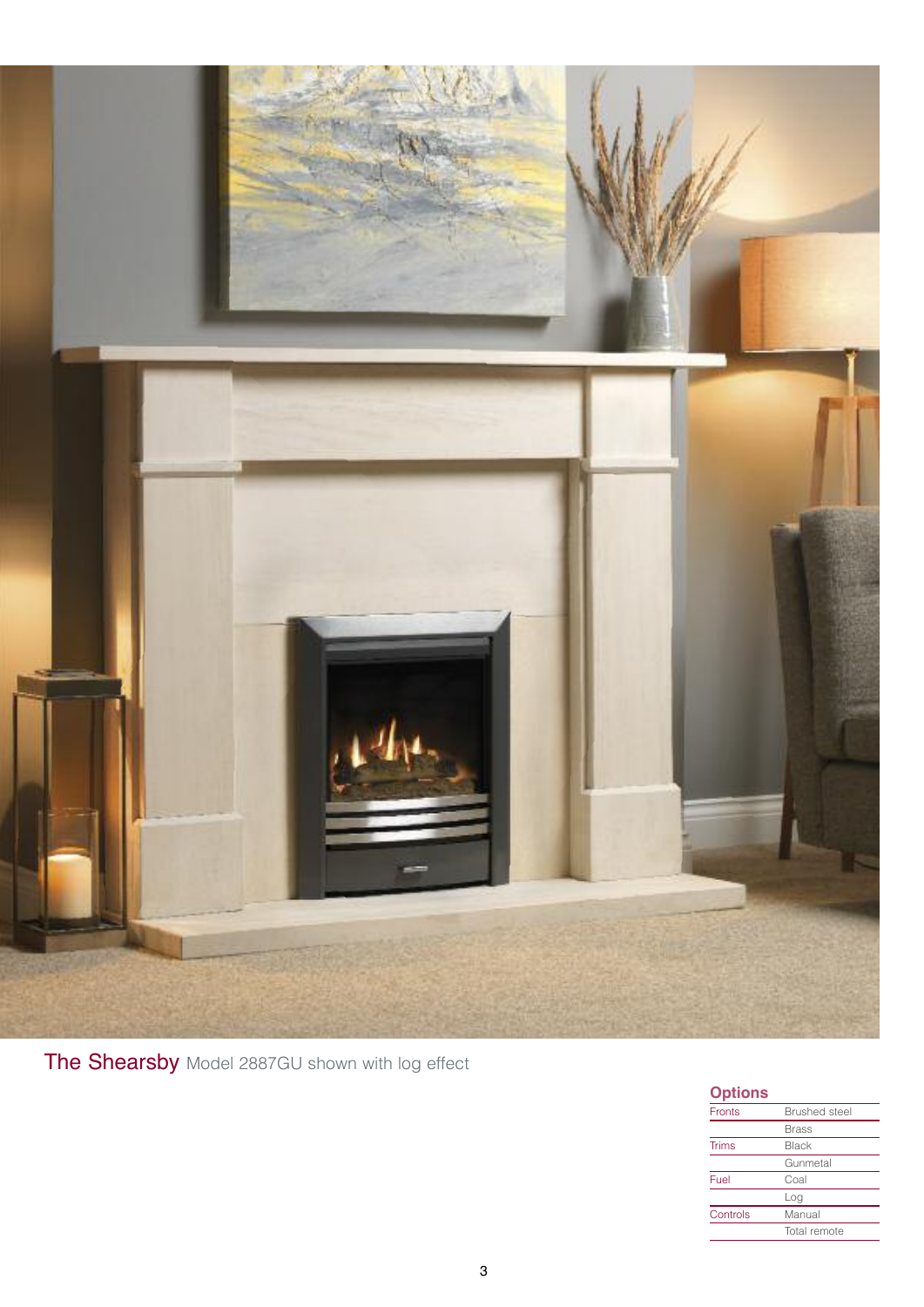

The Foxton Model 2880BR with black and brass front and brass trim



| <b>Fronts</b> | <b>Black and Brass</b>  |
|---------------|-------------------------|
|               | <b>Black and Chrome</b> |
|               | Black                   |
| <b>Trims</b>  | Brass                   |
|               | Chrome                  |
|               | Black                   |
|               | <b>Brushed</b> steel    |
| Fuel          | Coal                    |
|               | Loa                     |
| Controls      | Manual                  |
|               | Total remote            |
|               |                         |

Model 2882CH with black and chrome front and chrome trim

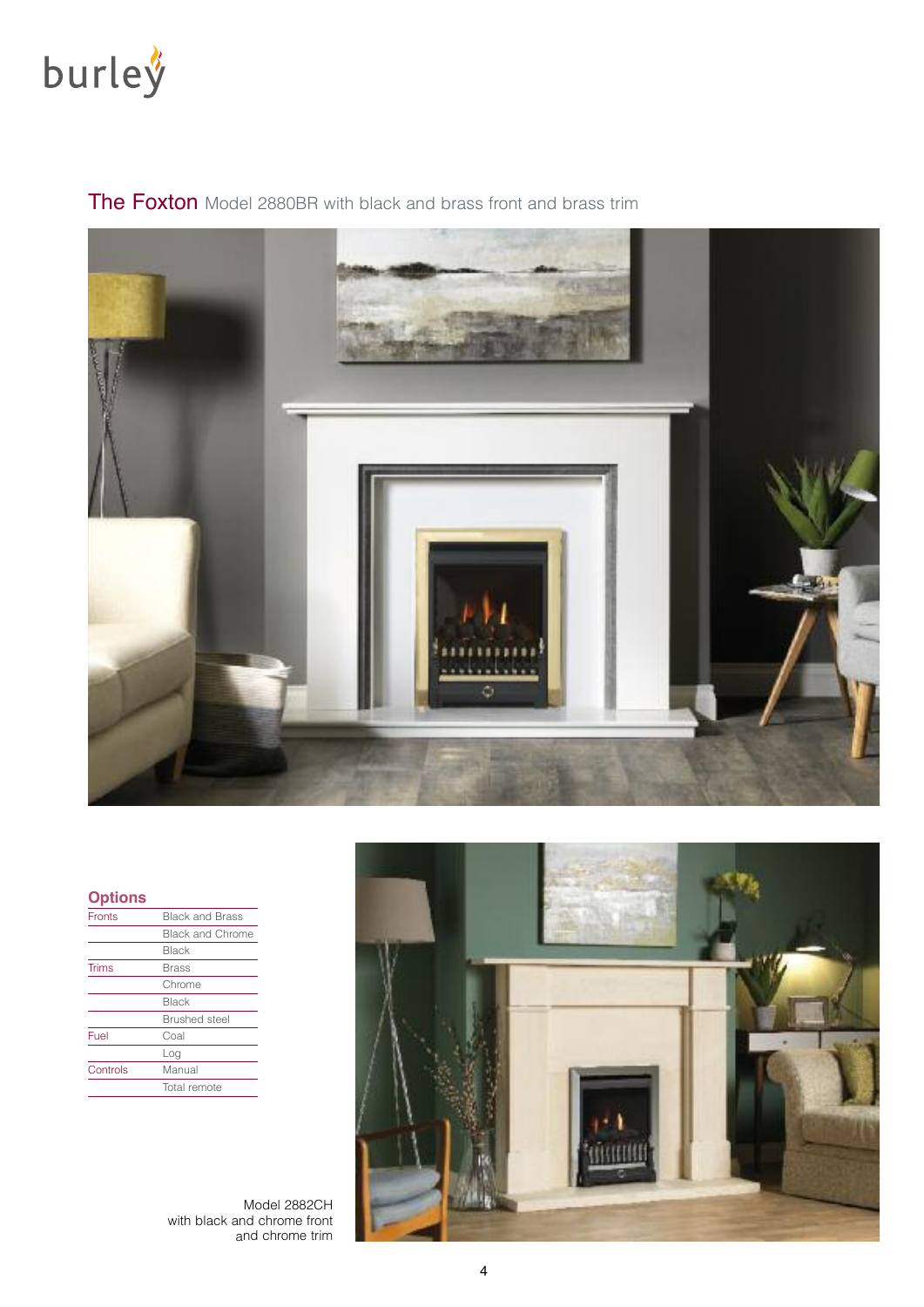

The Foxton Model 2884CH with black front and chrome trim

### Trim finishes

To create your own personal style, choose from the standard width trim (46mm) or the profile trim (32mm). Both are available in a variety of finishes. To produce a two-tone trim, a profile trim can fit onto a standard trim.





stainless steel

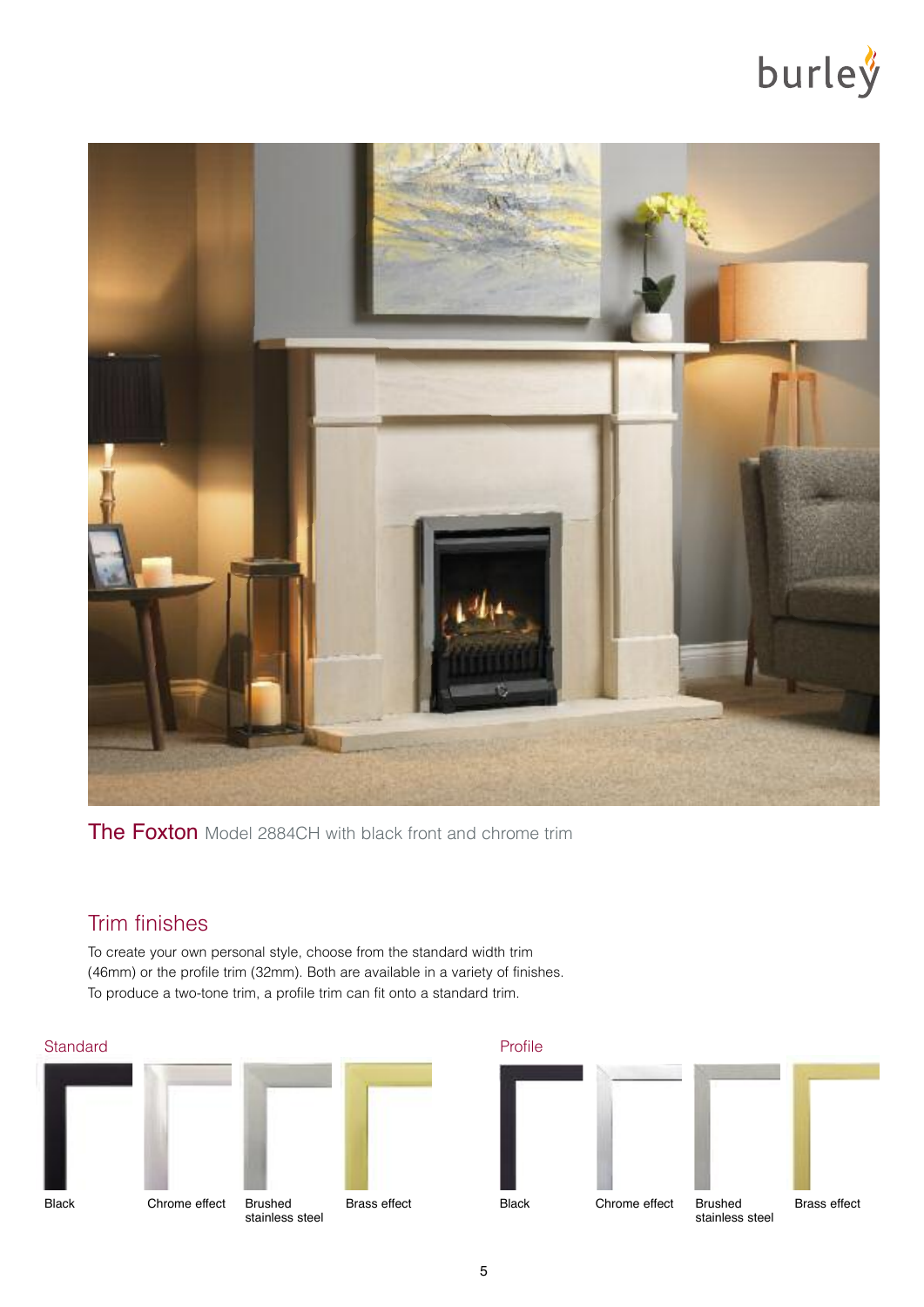

## The Welham Model 2832BR with brass front and trim





Welham Model 2832BL with chrome front and black trim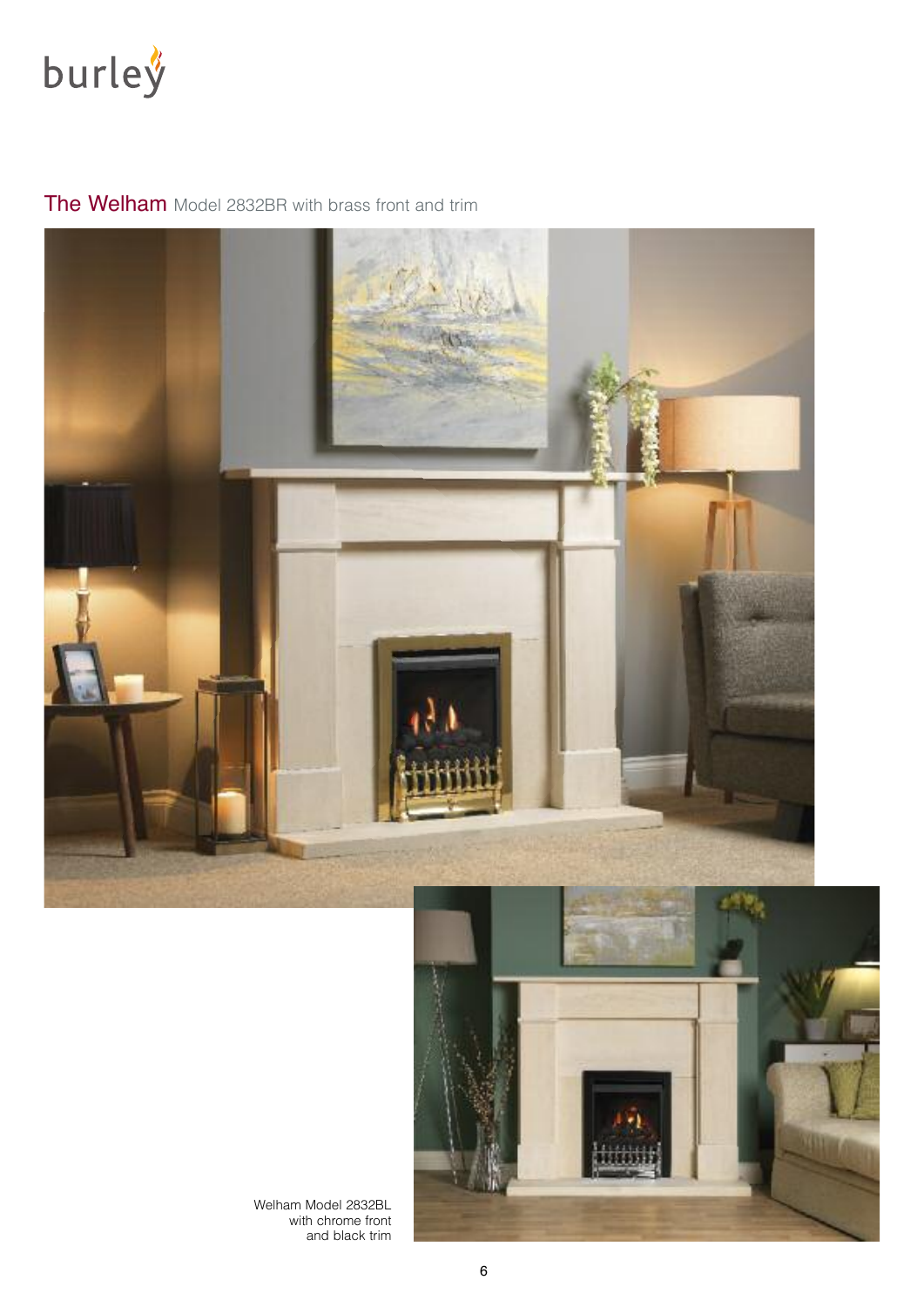

The Welham Model 2832CH with chrome front and trim

| <b>Options</b> |                      |
|----------------|----------------------|
| <b>Fronts</b>  | Brass                |
|                | Chrome               |
|                | Black                |
| <b>Trims</b>   | Brass                |
|                | Chrome               |
|                | Black                |
|                | <b>Brushed</b> steel |
| Fuel           | Coal                 |
|                | Log                  |
| Controls       | Manual               |
|                | Total remote         |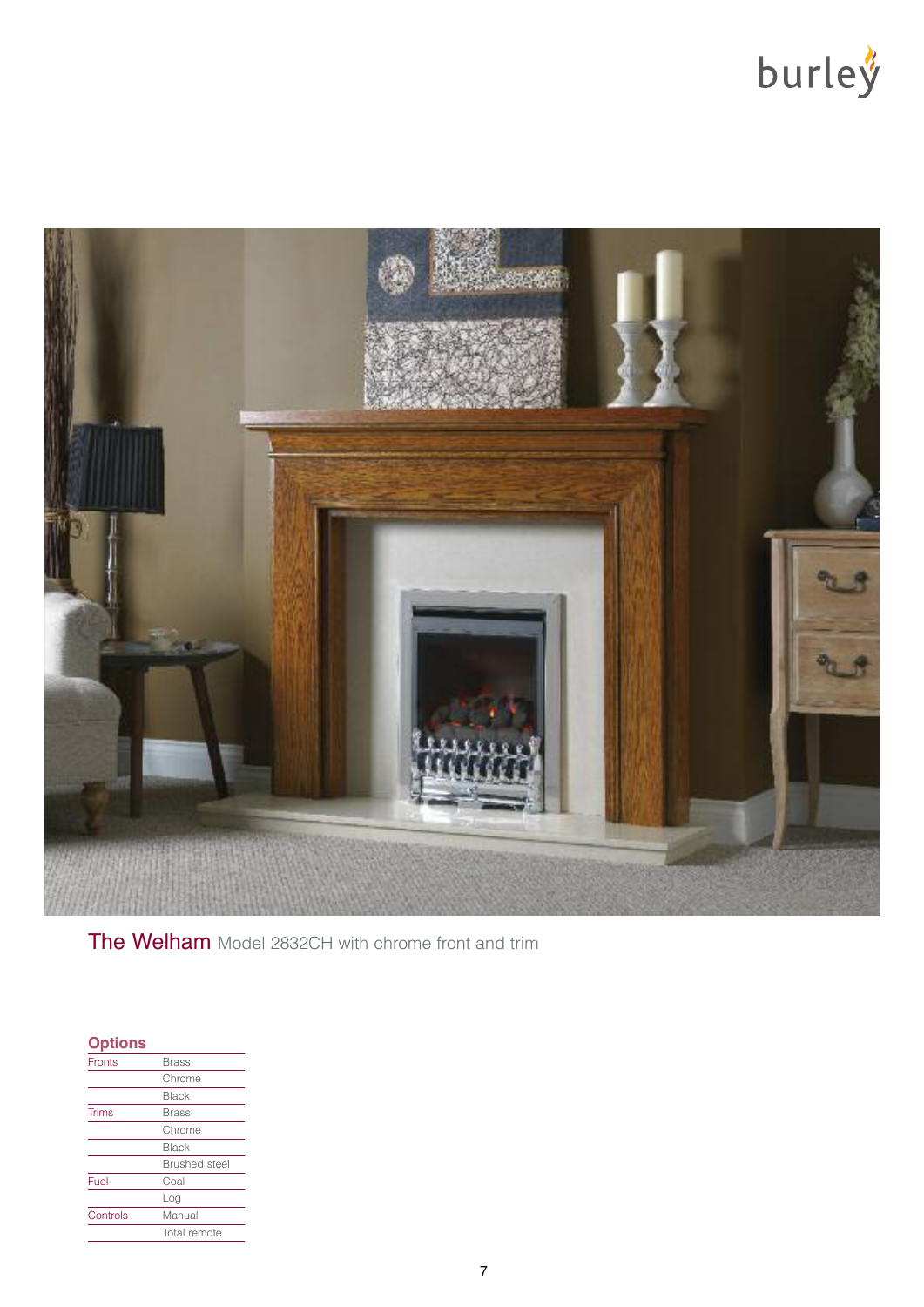



The Farndon Model 2860BL with brass front and black trim



Farndon Model 2864BL with black front and trim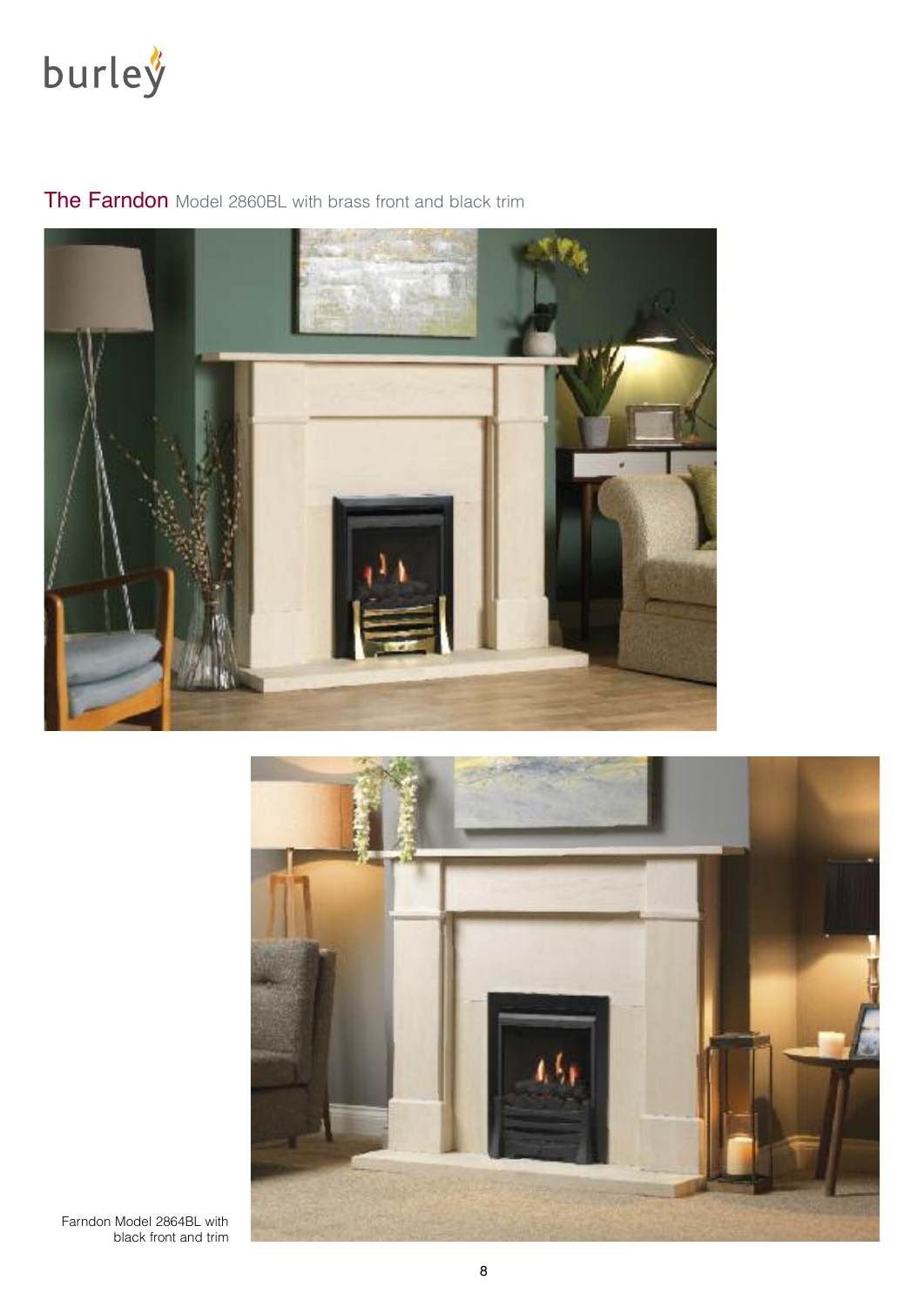



## The Farndon Model 2860BR with brass front and trim

### **Options**

| <b>Fronts</b> | <b>Black and Brass</b>         |
|---------------|--------------------------------|
|               | <b>Black and Brushed steel</b> |
|               | <b>Black</b>                   |
| <b>Trims</b>  | <b>Brass</b>                   |
|               | <b>Black</b>                   |
|               | <b>Brushed</b> steel           |
| Fuel          | Coal                           |
|               | Loa                            |
| Controls      | Manual                         |
|               | Total remote                   |
|               |                                |



Farndon Model 2867CH with brushed steel front and trim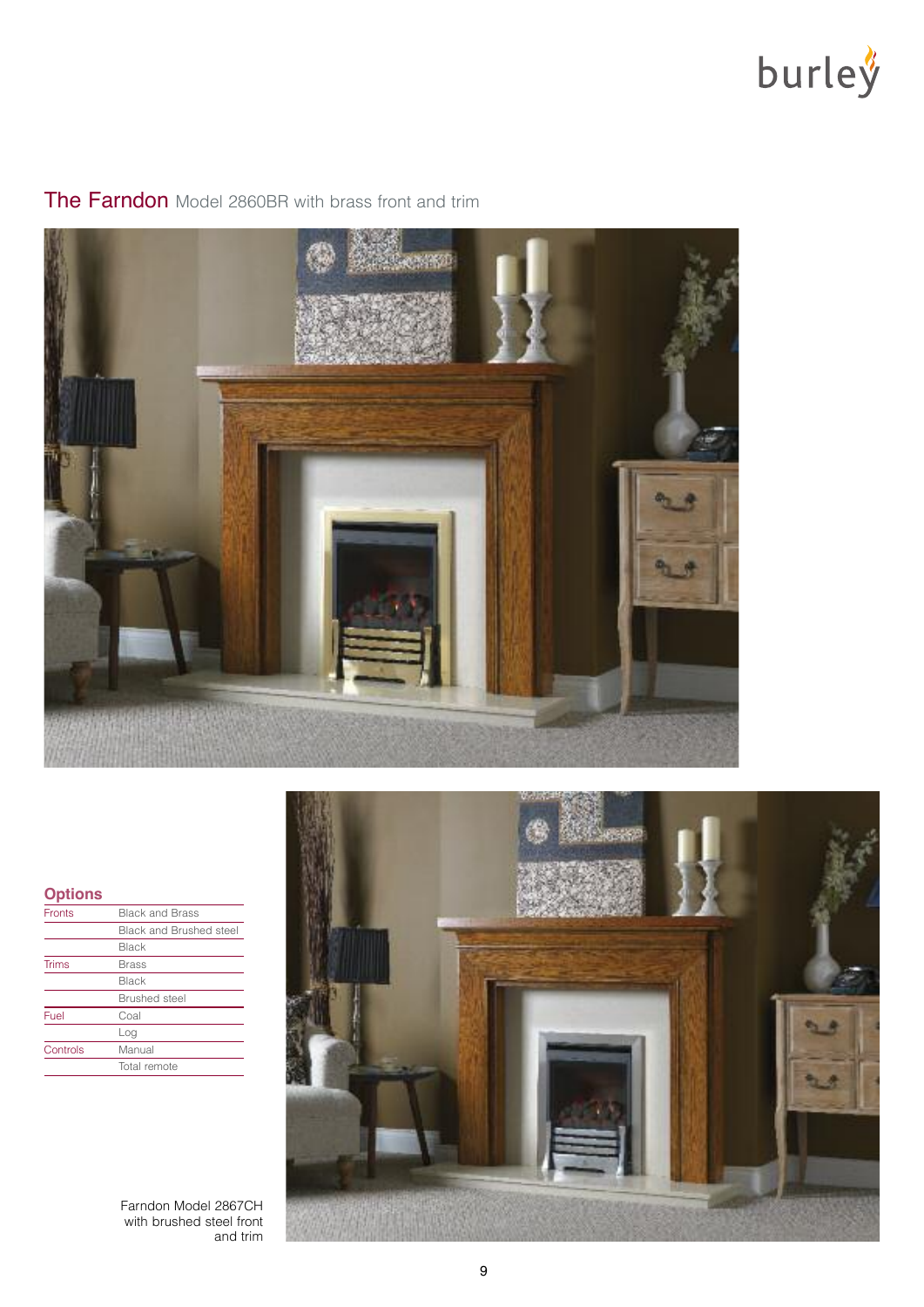

The Langton Model 2892CH with cast antique chrome front and frame

### **Options**

| Cast front | Antique chrome |
|------------|----------------|
|            | Black          |
| Cast frame | Antique chrome |
|            | <b>Black</b>   |
| Fuel       | Coal           |
|            | Loa            |
| Controls   | Manual         |
|            | Total remote   |





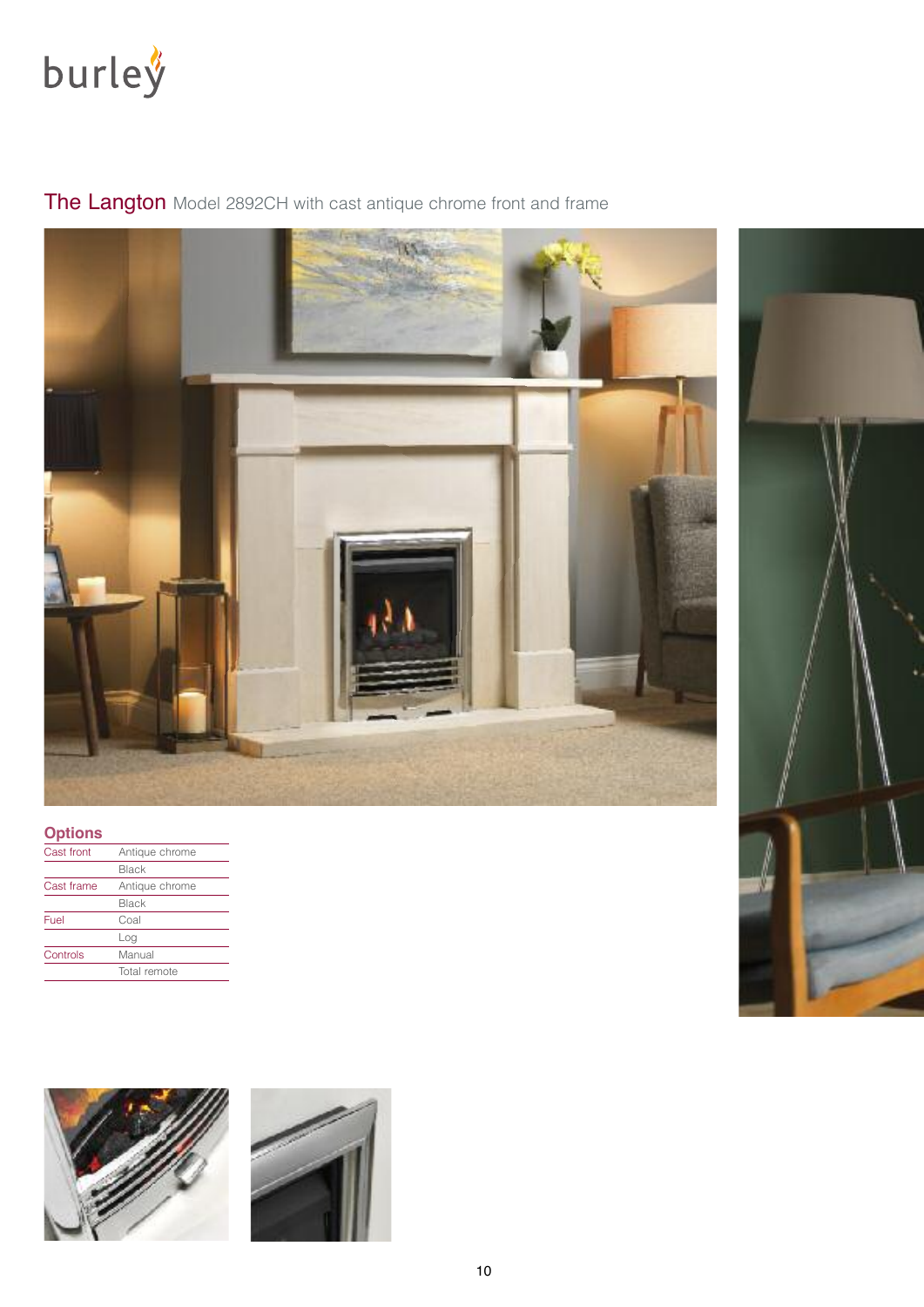

## The Langton Model 2894BL with black front and frame



#### **Made in the United Kingdom**

Burley are very proud to not only manufacture all our products in the UK, but to support British industry by buying as many of our components and materials as locally as possible.

We believe the public should be given total transparency so they can decide for themselves if they wish to support countries with poor environmental and human rights policies.

#### **Origin of Purchases in 2019**

| United Kingdom | 78.8% |
|----------------|-------|
| Germany        | 11.0% |
| USA            | 2.6%  |
| China          | 2.2%  |
| Holland        | 1.8%  |
| Italy          | 14%   |
| Sweden         | 1.3%  |
| India          | 1.0%  |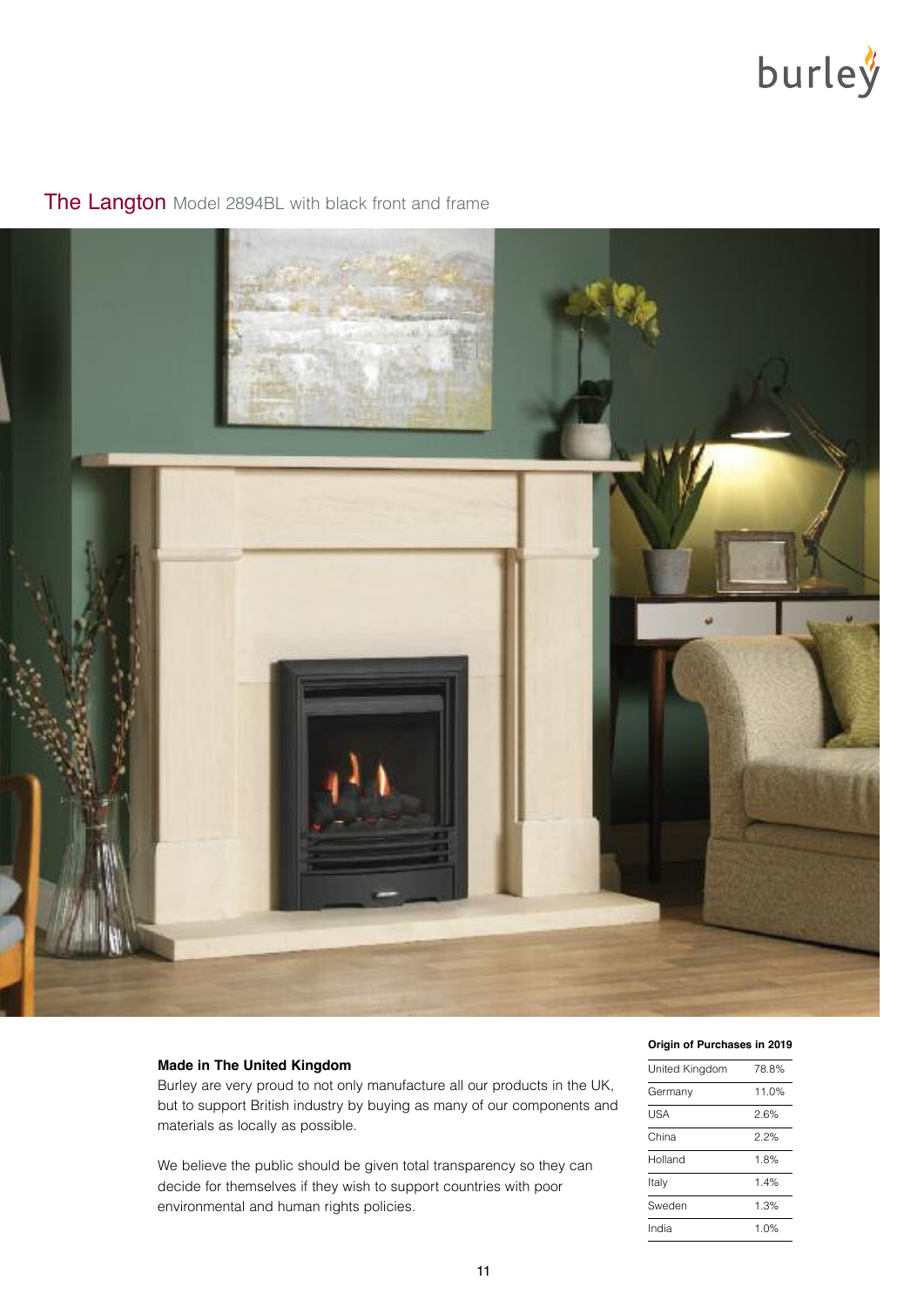





The Thurlby Model 2406 balanced flue stove





With cast door and legs, solid plate steel body and hand painted logs, the Thurlby combines the beauty, warmth and authenticity of a wood burning stove with the convenience and efficiency of balanced flue gas.

Choice of manual or fully remote control. An optional collar is available if you wish to fit an imitation flue pipe.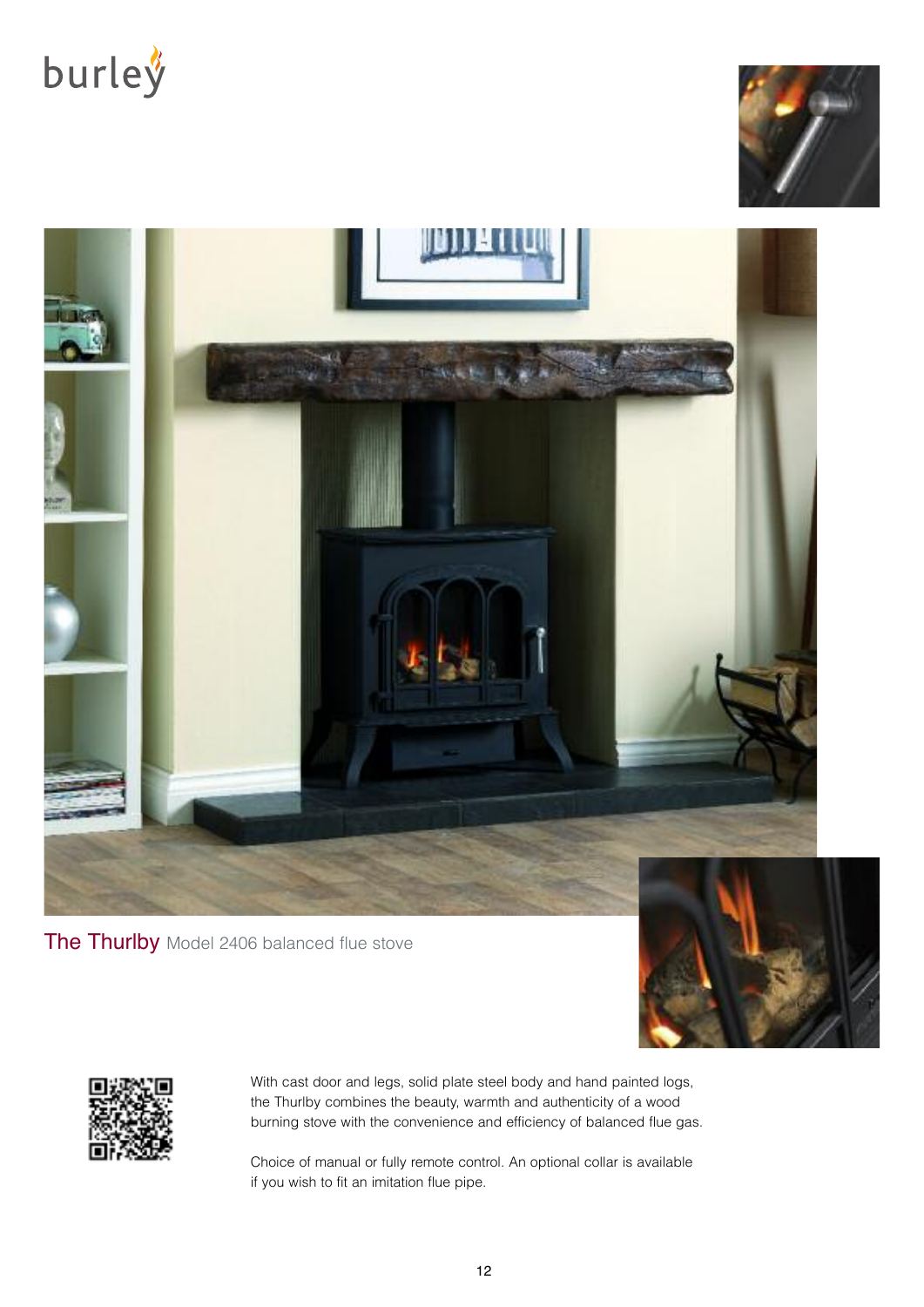

The Pickworth Model 2306 balanced flue stove

More contemporary and European in style, the Pickworth offers an alternative stove for a more modern setting. Turned beach handle, concealed controls and plate steel construction to create clean lines.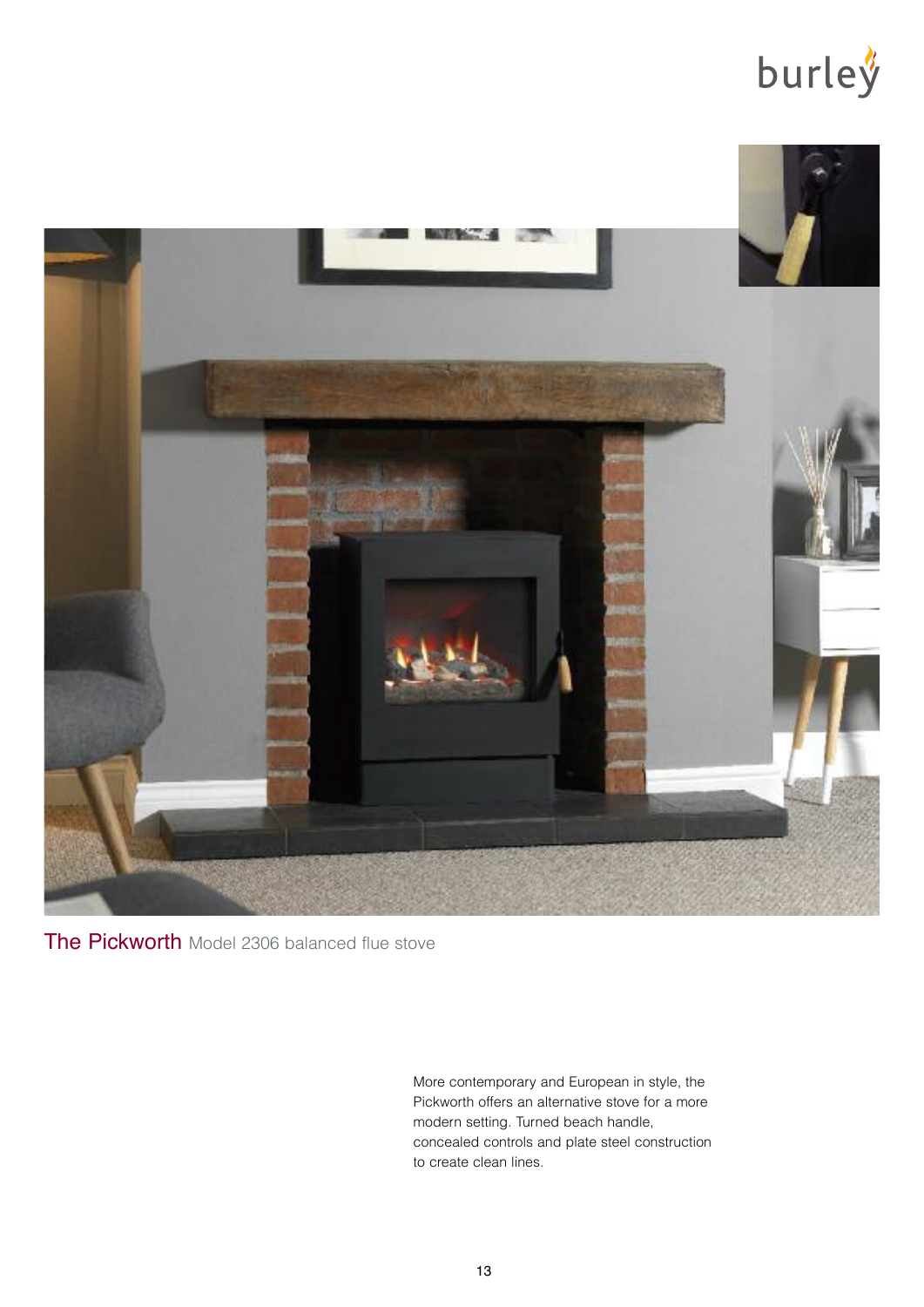

The Accord Model 2720 with Pure fascia in black with coal bed



| <b>Options</b> |              |
|----------------|--------------|
| Fuel           | Coal         |
|                | Log          |
| Controls       | Manual       |
|                | Total remote |





## Pure, Form and Reveal fascia

Pure, Form and Reveal available in Black or Gunmetal.

Choice of brushed stainless or smoked blue backing panel on Reveal.



Form Trim Model 2710



Pure Trim Model 2720



Reveal Trim Model 2730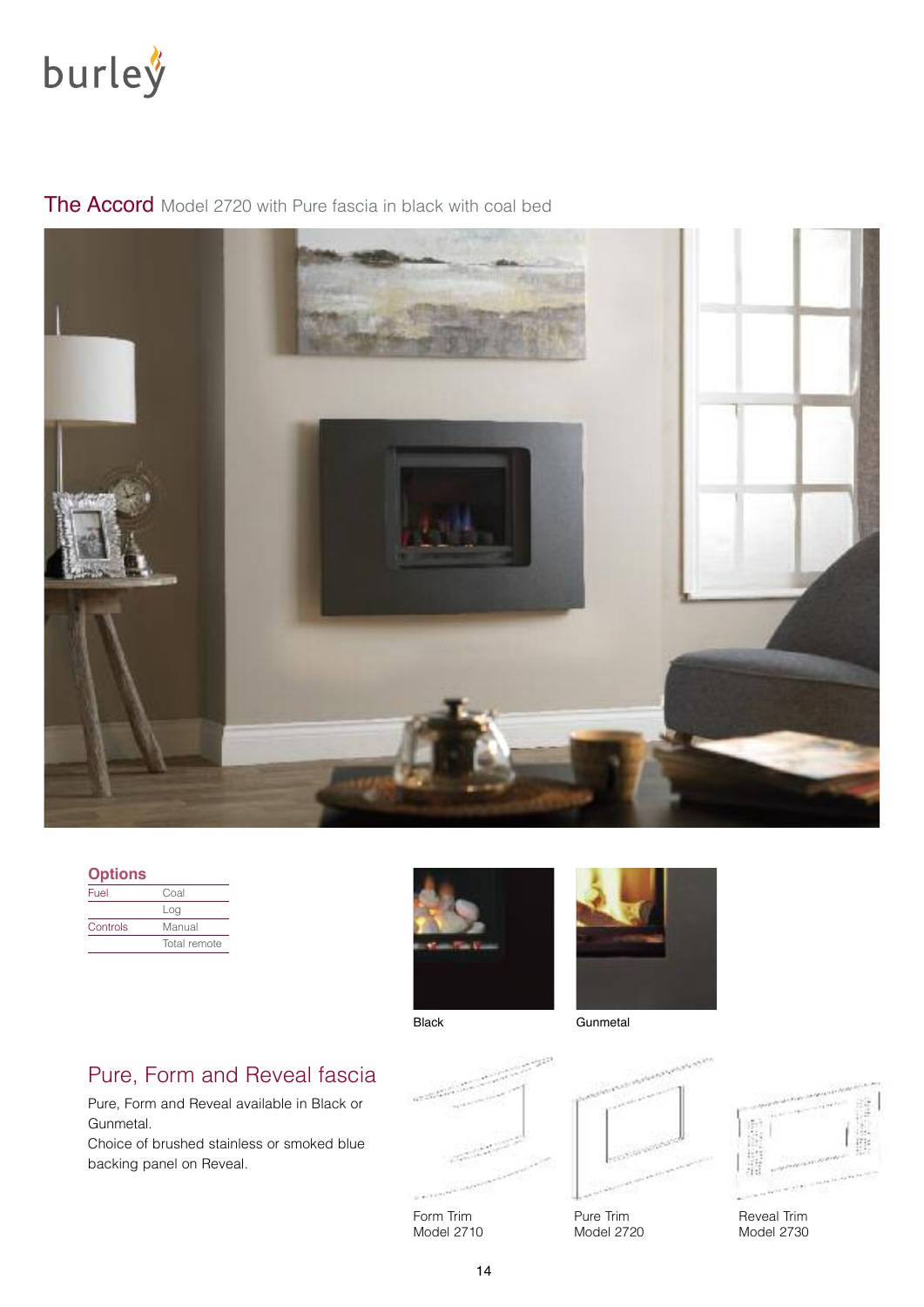

## The Accord Model 2730 with Reveal fascia in gunmetal with coal bed

### Fire features and dimensions

|              |                |         |       | Front Finishes     | Trim Finishes     |       |            |   | Positioning  | Thermostat<br>Fuel effect | Overall |       |        | Inser |       |
|--------------|----------------|---------|-------|--------------------|-------------------|-------|------------|---|--------------|---------------------------|---------|-------|--------|-------|-------|
| Name         | Model          | Control | Page  |                    |                   | Input | Exficiency |   |              |                           | Height  | Width | Height | Width | Depth |
| Accord       | 2710           | M/R     | 14/15 | Form Trim          | BI / Gu           | 4.0   | 83%        |   | $\sqrt{}$    | C/L                       | 916     | 624   | 553    | 400   | 180   |
| Accord       | 2720           | M/R     | 14/15 | <b>Pure Trim</b>   | BI / Gu           | 4.0   | 83%        |   | $\checkmark$ | C/L                       | 916     | 624   | 553    | 400   | 180   |
| Accord       | 2730           | M/R     | 14/15 | <b>Reveal Trim</b> | BI / Gu           | 4.0   | 83%        |   | V            | C/L                       | 916     | 624   | 553    | 400   | 180   |
| Farndon      | $2860 - 2 - 4$ | M/R     | 8/9   | Br / BI / Ss       | Br / Ch / BI / Ss | 4.0   | 83%        |   | ✓            | C/L                       | 620     | 508   | 553    | 400   | 180   |
| Foxton       | $2880 - 2 - 4$ | M/R     | 4/5   | Br / Ch / Bl       | Br / Ch / BI / Ss | 4.0   | 83%        |   | ✓            | C/L                       | 620     | 508   | 553    | 400   | 180   |
| Harringworth | 2874BL         | M/R     | 16    | <b>BI</b>          | BI                | 4.0   | 83%        |   | ✓            | C/L                       | 625     | 508   | 553    | 400   | 180   |
| Langton      | $2892 - 4$     | M/R     | 10    | Ch / BI            | Ch / BI           | 4.0   | 83%        |   | J            | C/L                       | 630     | 530   | 553    | 400   | 180   |
| Pickworth    | 2306           | M/R     | 13    | <b>BI</b>          | BI                | 4.0   | 83%        | F | J            | C/L                       | 633     | 490   |        |       | 380   |
| Shearsby     | $2880 - 8$     | M/R     | 1/3   | BI/Ss              | BI / Gu           | 4.0   | 83%        |   | $\sqrt{2}$   | C/L                       | 625     | 508   | 553    | 400   | 180   |
| Thurlby      | 2406           | M/R     | 12    | <b>BI</b>          | BI                | 4.0   | 83%        | F |              | C/L                       | 633     | 490   |        |       | 380   |

## Key

- C Coal effect
- F Freestanding
- I Inset
- L Log effect M Manual control<br>P Pebble effect
	- Pebble effect
- R Total Remote control Bl Black
- Br Brass
- Ch Chrome Gu Gunmetal
	- Ss Brushed stainless steel

#### nset dimensions